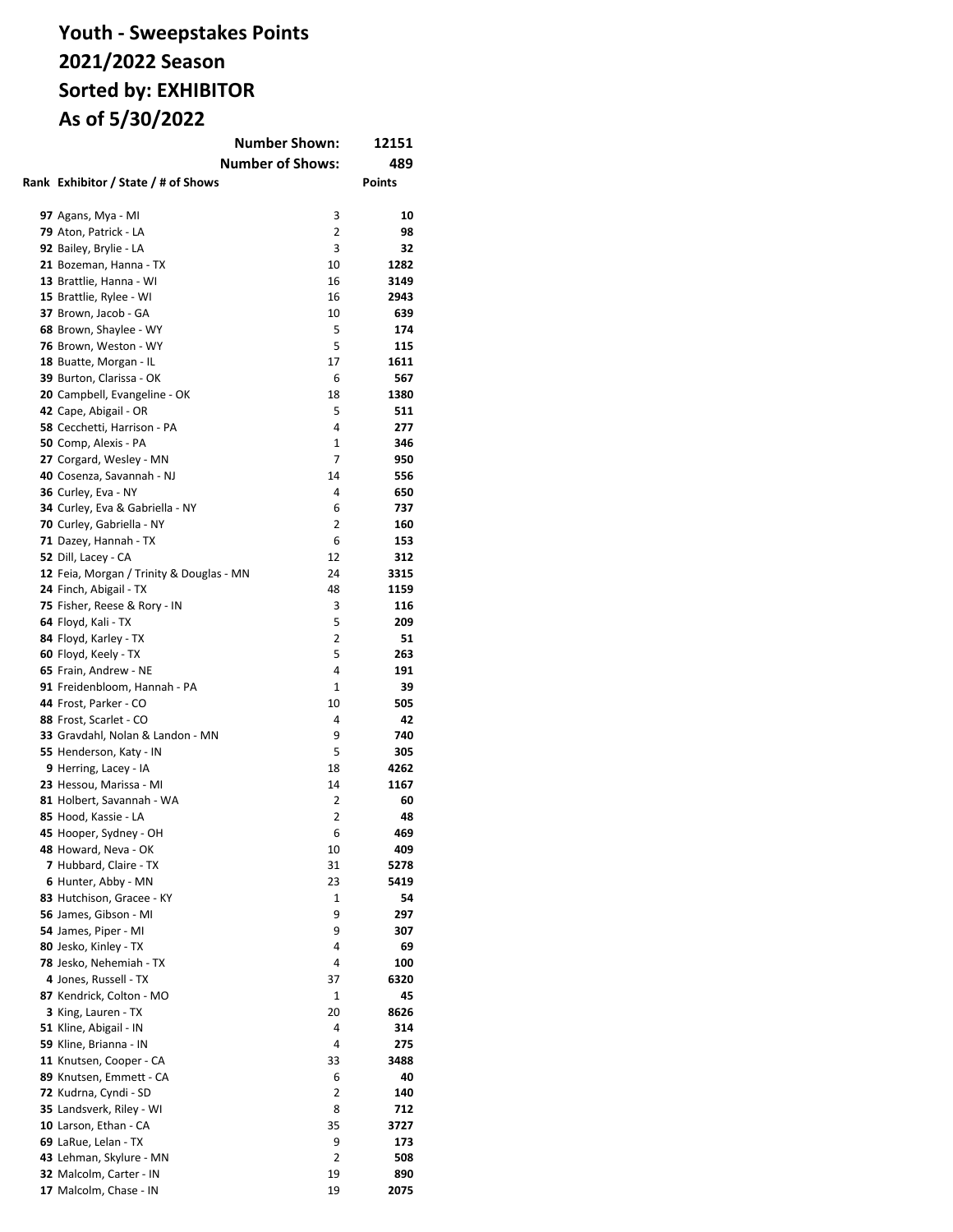### **Youth - Sweepstakes Points 2021/2022 Season Sorted by: EXHIBITOR As of 5/30/2022**

|                                     | <b>Number Shown:</b>    | 12151         |
|-------------------------------------|-------------------------|---------------|
|                                     | <b>Number of Shows:</b> | 489           |
| Rank Exhibitor / State / # of Shows |                         | <b>Points</b> |
|                                     |                         |               |
| 82 Masterson, Hannah - SD           | 3                       | 58            |
| 94 Masterson, Hunter - SD           | $\mathbf{1}$            | 19            |
| 98 McBeth, Kaitlyn - IA             | 2                       | 8             |
| 85 McDonough, Lexi - GA             | 3                       | 48            |
| 67 McDonough, Madelynne - GA        | 6                       | 178           |
| 77 McDonough, Madelynne & Lexi - GA | 1                       | 105           |
| 98 Miller, Kylie - MO               | $\mathbf{1}$            | 8             |
| 66 Moore, Lilly - OH                | 4                       | 184           |
| 22 Neely, Dylan - OK                | 15                      | 1169          |
| 16 Neighbours, Sky - WI             | 26                      | 2620          |
| 8 Nelson, Easton - MI               | 31                      | 4548          |
| 53 Nelson, Kendyl - MI              | 9                       | 309           |
| 38 Padgett, Graydan - IN            | 6                       | 579           |
| 5 Paulsey, Reisa - CA               | 23                      | 5852          |
| 31 Plaetz, Henry - MN               | 12                      | 891           |
| 14 Plesic, Chloe - PA               | 10                      | 2974          |
| 49 Poore, Shy & Ireland - KY        | 1                       | 373           |
| 47 Rioux, Makayla - PA              | 5                       | 446           |
| 29 Rivers, Katie - NY               | 7                       | 942           |
| 96 Servin, Layla - MD               | $\mathbf{1}$            | 14            |
| 61 Shrader, Leana - IN              | $\overline{2}$          | 252           |
| 74 Siktberg, Nathaniel - IN         | $\overline{2}$          | 124           |
| 89 Slattery, Colton - OH            | $\overline{2}$          | 40            |
| 57 Stefanic, Adalynn - KY           | 9                       | 279           |
| 41 Stefanic, Brookelynn - KY        | 9                       | 527           |
| 93 Stewart, Amy - OH                | $\mathbf{1}$            | 23            |
| 1 Swartz, Chayleigh - IN            | 38                      | 11253         |
| 28 Tate, Lily - GA                  | 11                      | 944           |
| 95 Taylor, Matthew - IN             | 2                       | 18            |
| 62 Terrones, Carmella - WA          | 7                       | 221           |
| 26 Terrones, Francesca - WA         | 8                       | 1096          |
| 30 Valentine, Isabelle - MI         | 7                       | 901           |
| 19 Veach, Hailey - IA               | 12                      | 1516          |
| 63 Wade, Emilee - WI                | 7                       | 218           |
| 25 Walls, Katja - IL                | 28                      | 1126          |
| 73 Weimerskirk, Trenton - IA        | 4                       | 131           |
| 2 Whitney, Shelby - TX              | 44                      | 9576          |
| 46 Zanger, Will - NE                | 8                       | 453           |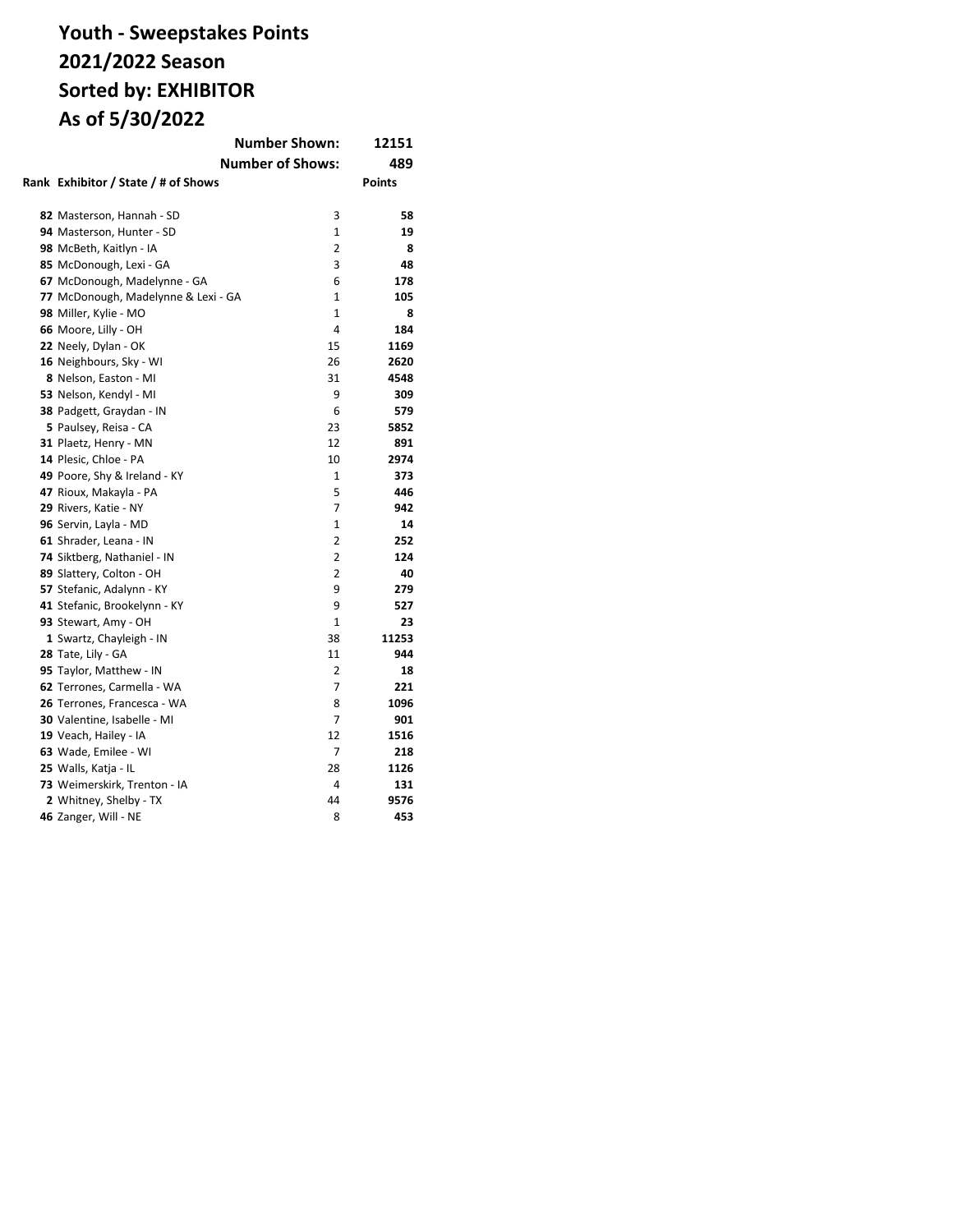|        |                       |          |                                          | <b>Number Shown:</b>    | 12151         |
|--------|-----------------------|----------|------------------------------------------|-------------------------|---------------|
|        |                       |          |                                          | <b>Number of Shows:</b> | 489           |
|        | Rank *Tattoo          | Class    | Exhibitor / State / # of Shows           |                         | <b>Points</b> |
|        |                       |          |                                          |                         |               |
|        | <b>228 KEVIN</b>      | SB       | Aton, Patrick - LA                       | 1                       | 6             |
|        | 50 RW11               | SD       | Bozeman, Hanna - TX                      | 2                       | 56            |
|        | <b>72 RW4</b>         | ВD       | Bozeman, Hanna - TX                      | 2                       | 43            |
|        | <b>93 1BFRI</b>       | SB       | Brattlie, Hanna - WI                     | 1                       | 29            |
|        | <b>183 1BHAR</b>      | SD       | Brattlie, Hanna - WI                     | $\mathbf{1}$            | 13            |
|        | <b>93 1BMON</b>       | SB       | Brattlie, Hanna - WI                     | $\overline{2}$          | 29            |
|        | <b>118 B1KEL</b>      | ВB       | Brattlie, Hanna - WI                     | $\mathbf{1}$            | 24            |
|        | 44 B1MKA              | SD       | Brattlie, Hanna - WI                     | $\overline{2}$          | 58            |
|        | <b>112 B1WIN</b>      | SD       | Brattlie, Hanna - WI                     | $\mathbf{1}$            | 25            |
|        | 10 B21RO              | SB       | Brattlie, Hanna - WI                     | 4                       | 182           |
|        | 123 1BGD              | ВB       | Brattlie, Rylee - WI                     | $\mathbf{1}$            | 23            |
|        | 133 B1CO              | SD       | Brattlie, Rylee - WI                     | $\mathbf{1}$            | 21            |
|        | <b>205 B1CY</b>       | SD       | Brattlie, Rylee - WI                     | 1                       | 10            |
|        | <b>27 B1KAY</b>       | SD       | Brattlie, Rylee - WI                     | 2                       | 99            |
|        | <b>53 B1KEN</b>       | ВD       | Brattlie, Rylee - WI                     | $\mathbf{1}$            | 55            |
|        | <b>68 B1MAU</b>       | SD       | Brattlie, Rylee - WI                     | $\mathbf{1}$            | 45            |
|        | <b>168 B1PIC</b>      | SD       | Brattlie, Rylee - WI                     | 1                       | 15            |
|        | 118 740XW             | ВD       | Brown, Jacob - GA                        | 2                       | 24            |
|        | <b>123 GROOT</b>      | ВB       | Brown, Jacob - GA                        | 2<br>3                  | 23            |
|        | 152 SHEBAD            | SD       | Brown, Jacob - GA                        |                         | 17            |
|        | <b>200 DQ40B</b>      | SD       | Brown, Shaylee - WY                      | 1                       | 11            |
| 235 GR | <b>200 NL19A</b>      | SB       | Brown, Shaylee - WY                      | 1                       | 5             |
| 241 FI |                       | SB<br>SD | Brown, Shaylee - WY                      | 1<br>1                  | 11<br>3       |
|        | <b>228 RAY</b>        | ВD       | Brown, Weston - WY<br>Brown, Weston - WY | 1                       | 6             |
|        | 56 APRIL              | ВD       | Buatte, Morgan - IL                      | 4                       | 53            |
|        | <b>222 ASTER</b>      | ВB       | Buatte, Morgan - IL                      | 1                       | 7             |
|        | 191 BO1R              | SD       | Buatte, Morgan - IL                      | $\mathbf{1}$            | 12            |
|        | <b>238 DROSL</b>      | SB       | Buatte, Morgan - IL                      | 1                       | 4             |
|        | 191 HH4               | ВD       | Buatte, Morgan - IL                      | 1                       | 12            |
|        | 48 JSL37              | SB       | Buatte, Morgan - IL                      | 3                       | 57            |
|        | <b>168 ROSE</b>       | SD       | Buatte, Morgan - IL                      | 1                       | 15            |
|        | 78 2P116              | SD       | Campbell, Evangeline - OK                | 3                       | 40            |
|        | <b>127 ECCOOK</b>     | SD       | Campbell, Evangeline - OK                | 1                       | 22            |
|        | 42 P102               | SD       | Campbell, Evangeline - OK                | 4                       | 59            |
|        | 168 P104              | SD       | Campbell, Evangeline - OK                | 1                       | 15            |
|        | 93 B196               | SB       | Cecchetti, Harrison - PA                 | $\overline{2}$          | 29            |
|        | <b>200 BBKERPLUNK</b> | SB       | Cecchetti, Harrison - PA                 | 2                       | 11            |
|        | 235 FRCHEETAH         | ВD       | Cecchetti, Harrison - PA                 | 1                       | 5             |
|        | 103 FRKIRBY           | SD       | Cecchetti, Harrison - PA                 | 3                       | 27            |
|        | 205 LHCHARLIE         | SB       | Cosenza, Savannah - NJ                   | 1                       | 10            |
|        | 144 PPRORY            | ВD       | Cosenza, Savannah - NJ                   | 3                       | 19            |
|        | 191 SML77             | SB       | Cosenza, Savannah - NJ                   | 1                       | 12            |
|        | <b>152 FYCP</b>       | BВ       | Curley, Eva - NY                         | 1                       | 17            |
|        | 152 PPSLATE           | SB       | Curley, Eva - NY                         | 1                       | 17            |
|        | <b>168 PPGROUCHY</b>  | ВB       | Curley, Eva & Gabriella - NY             | 2                       | 15            |
|        | 99 PPLEO              | SB       | Curley, Eva & Gabriella - NY             | 1                       | 28            |
|        | 205 PPMAGNOLIA        | ВD       | Curley, Eva & Gabriella - NY             | 1                       | 10            |
|        | 149 PPPOTATO          | SD       | Curley, Eva & Gabriella - NY             | 1                       | 18            |
|        | <b>214 PPROB</b>      | BВ       | Curley, Eva & Gabriella - NY             | 1                       | 9             |
|        | 64 PPROXY             | ВD       | Curley, Eva & Gabriella - NY             | 4                       | 47            |
|        | 136 PPSLATE           | SB       | Curley, Eva & Gabriella - NY             | 1                       | 20            |
|        | 205 PPROXY            | ВD       | Curley, Gabriella - NY                   | 1                       | 10            |
|        | 68 CASE               | SB       | Feia, Morgan / Trinity & Douglas - MN    | 1                       | 45            |
|        | 11 FFTOOTSIE          | ВD       | Feia, Morgan / Trinity & Douglas - MN    | 6                       | 178           |
|        | 241 4LM145            | SB       | Finch, Abigail - TX                      | 1                       | з             |
|        | 241 BBCHOCOLAT        | BВ       | Finch, Abigail - TX                      | 1                       | З             |
|        | 205 BBPIEFACE         | ВD       | Finch, Abigail - TX                      | 1                       | 10            |
|        | 245 BBRAINY           | ВD       | Finch, Abigail - TX                      | 1                       | 2             |
|        | 123 K4FROSTED         | SD       | Floyd, Kali - TX                         | 1                       | 23            |
|        | 64 K4KEELER           | SB       | Floyd, Keely - TX                        | 2                       | 47            |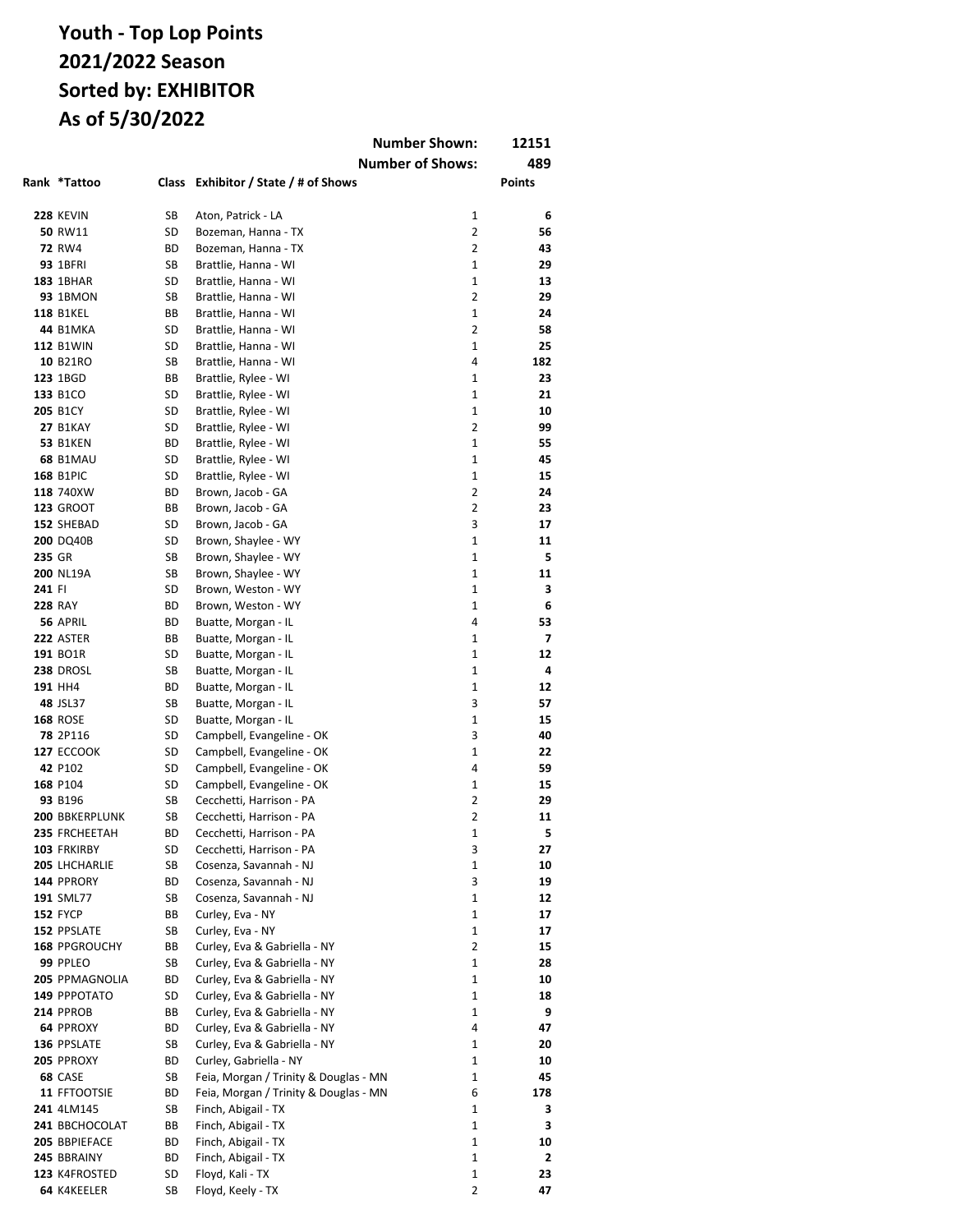|       |                          |              |                                        | <b>Number Shown:</b>    | 12151          |
|-------|--------------------------|--------------|----------------------------------------|-------------------------|----------------|
|       |                          |              |                                        | <b>Number of Shows:</b> | 489            |
|       | Rank *Tattoo             | <b>Class</b> | Exhibitor / State / # of Shows         |                         | <b>Points</b>  |
|       |                          |              |                                        |                         |                |
|       | 228 21HT19               | ВD           | Frain, Andrew - NE                     | 1                       | 6              |
|       | 144 2649JS               | SD           | Frost, Parker - CO                     | 4                       | 19             |
|       | <b>222 COR</b>           | SD           | Frost, Parker - CO                     | $\mathbf{1}$            | 7              |
|       | <b>245 GML4</b>          | SD           | Frost, Parker - CO                     | 1                       | $\overline{2}$ |
|       | <b>159 GML5</b>          | ВD           | Frost, Parker - CO                     | 4                       | 16             |
|       | 89 JS2569                | ВB           | Frost, Parker - CO                     | 10                      | 32             |
|       | <b>85 KC80</b>           | SD           | Gravdahl, Nolan & Landon - MN          | $\mathbf{1}$            | 34             |
|       | 105 BBSTUART             | ВB           | Henderson, Katy - IN                   | $\mathbf{1}$            | 26             |
| 63 E2 |                          | SB           | Herring, Lacey - IA                    | 3                       | 49             |
|       | 71 ELLIE                 | SD           | Herring, Lacey - IA                    | $\mathbf{1}$            | 44             |
|       | 42 GORDON                | SB           | Herring, Lacey - IA                    | 3                       | 59             |
|       | 33 LARRY                 | SD           | Herring, Lacey - IA                    | $\overline{2}$          | 74             |
|       | 4 PEGGY                  | ВD           | Herring, Lacey - IA                    | $\overline{7}$          | 233            |
|       | <b>60 PK05</b>           | ВB           | Herring, Lacey - IA                    | $\overline{2}$          | 50             |
|       | 168 6MH                  | SD           | Hessou, Marissa - MI                   | $\mathbf{1}$            | 15             |
|       | 105 BATMANMH             | ВB           | Hessou, Marissa - MI                   | $\mathbf{1}$            | 26             |
|       | 14 BETTYMH               | ВD           | Hessou, Marissa - MI                   | $\mathbf{1}$            | 153            |
|       | 183 DANIMH               | SD           | Hessou, Marissa - MI                   | $\mathbf{1}$            | 13             |
|       | <b>39 LICKETYSPLITMH</b> | BВ           | Hessou, Marissa - MI                   | $\overline{2}$          | 68             |
|       | 152 H167                 | SB           | Hooper, Sydney - OH                    | 1                       | 17             |
|       | 75 H187                  | ВB           | Hooper, Sydney - OH                    | 1                       | 41             |
|       | 152 H203                 | SB           | Hooper, Sydney - OH                    | 1                       | 17             |
|       | 89 JS2646                | ВB           | Howard, Neva - OK                      | $\overline{2}$          | 32             |
|       | 214 JS4626               | ВB           | Howard, Neva - OK                      | 1                       | 9              |
|       | 9 BBKALONA               | SD           | Hubbard, Claire - TX                   | 2                       | 187            |
|       | 5 BBRENO                 | ВB           | Hubbard, Claire - TX                   | 3                       | 210            |
|       | 127 BBSHEERAN            | BВ           | Hubbard, Claire - TX                   | $\mathbf{1}$            | 22             |
|       | <b>33 CBJR</b>           | SB           | Hubbard, Claire - TX                   | $\mathbf{1}$            | 74             |
|       | <b>118 CBMM</b>          | ВD           | Hubbard, Claire - TX                   | 1<br>$\mathbf{1}$       | 24             |
|       | 67 20A7                  | SD           | Hunter, Abby - MN                      |                         | 46             |
|       | 149 21A2                 | ВB           | Hunter, Abby - MN                      | 1<br>$\mathbf{1}$       | 18<br>27       |
|       | 103 2C162                | SB<br>ВB     | Hunter, Abby - MN                      | 1                       | 14             |
|       | 179 2CSB20<br>7 R001     | ВB           | Hunter, Abby - MN<br>Hunter, Abby - MN | 5                       | 194            |
|       | 13 RILEY                 | SD           | Hunter, Abby - MN                      | 4                       | 156            |
|       | 191 J474                 | ВD           | James, Gibson - MI                     | $\mathbf{1}$            | 12             |
|       | 22 AB01                  | SD           | Jones, Russell - TX                    | 1                       | 121            |
|       | 133 BBSALEM              | ВB           | Jones, Russell - TX                    | $\mathbf{1}$            | 21             |
|       | 105 BBSATURN             | SB           | Jones, Russell - TX                    | 2                       | 26             |
|       | 136 BBSKIPJACK           | SB           | Jones, Russell - TX                    | 1                       | 20             |
|       | 168 SE22                 | SD           | Jones, Russell - TX                    | 1                       | 15             |
|       | 23 SM11                  | SB           | Jones, Russell - TX                    | 3                       | 120            |
|       | 38 SM13                  | ВD           | Jones, Russell - TX                    | $\overline{2}$          | 69             |
|       | 85 SSM34                 | SD           | Jones, Russell - TX                    | 1                       | 34             |
|       | 99 SSP04                 | ВD           | Jones, Russell - TX                    | 2                       | 28             |
|       | 17 JS2432                | SB           | King, Lauren - TX                      | 2                       | 142            |
|       | 159 MBJ84                | SB           | King, Lauren - TX                      | 1                       | 16             |
|       | 3 MBJ9B1                 | SD           | King, Lauren - TX                      | 4                       | 240            |
|       | 44 MBJ9B4                | SB           | King, Lauren - TX                      | 1                       | 58             |
|       | 28 MBJCB2                | BВ           | King, Lauren - TX                      | 2                       | 96             |
|       | 64 MBJCM1                | SB           | King, Lauren - TX                      | 1                       | 47             |
|       | <b>18 MBJIB5</b>         | SD           | King, Lauren - TX                      | 3                       | 139            |
|       | 228 PS27                 | SB           | Kline, Abigail - IN                    | 1                       | 6              |
|       | 183 PS32                 | SD           | Kline, Abigail - IN                    | 1                       | 13             |
|       | 152 PS55                 | SB           | Kline, Abigail - IN                    | $\overline{2}$          | 17             |
|       | 168 PS59                 | ВD           | Kline, Brianna - IN                    | 1                       | 15             |
|       | <b>60 CK421BO</b>        | ВD           | Knutsen, Cooper - CA                   | 1                       | 50             |
|       | 92 CK421S                | BВ           | Knutsen, Cooper - CA                   | 1                       | 30             |
|       | 127 CKWICKET             | SD           | Knutsen, Cooper - CA                   | $\mathbf 1$             | 22             |
|       | <b>41 LVT4</b>           | SB           | Knutsen, Cooper - CA                   | 2                       | 62             |
|       | 205 COBRA                | ВD           | Larson, Ethan - CA                     | 1                       | 10             |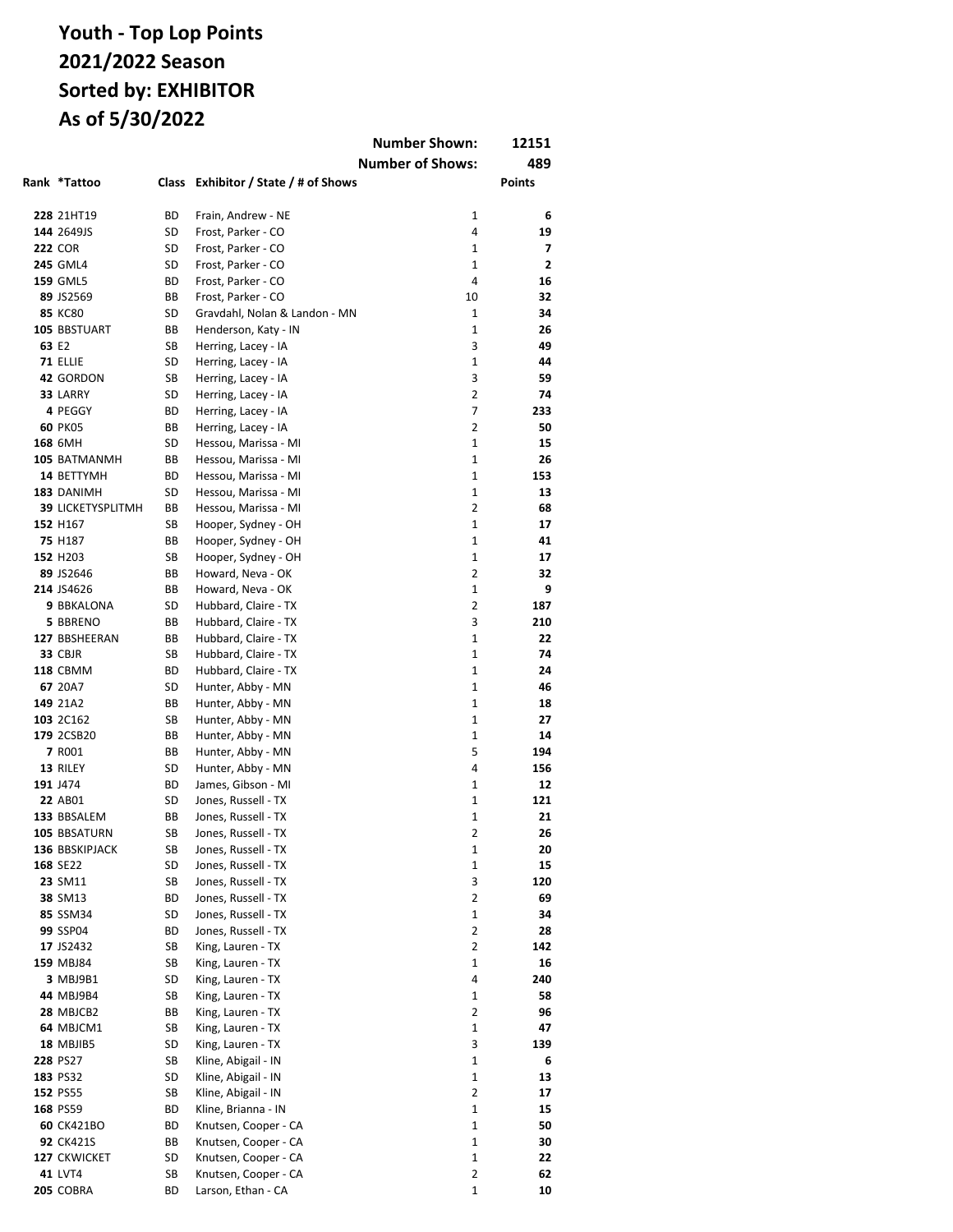|         |                                  |          |                                            | <b>Number Shown:</b>         | 12151               |
|---------|----------------------------------|----------|--------------------------------------------|------------------------------|---------------------|
|         |                                  |          |                                            | <b>Number of Shows:</b>      | 489                 |
|         | Rank *Tattoo                     | Class    | Exhibitor / State / # of Shows             |                              | <b>Points</b>       |
|         |                                  |          |                                            |                              |                     |
|         | 127 TB MANKEY                    | ВB       | Larson, Ethan - CA                         | 1                            | 22                  |
|         | 123 TB RICKIE                    | ВB       | Larson, Ethan - CA                         | 1                            | 23                  |
|         | <b>159 WM CHINOOK</b>            | ВD       | Larson, Ethan - CA                         | $\mathbf{1}$                 | 16                  |
|         | 6 WM GENERAL                     | ВB       | Larson, Ethan - CA                         | 8                            | 196                 |
|         | 93 WM GUNNY                      | SD       | Larson, Ethan - CA                         | $\mathbf{1}$                 | 29                  |
|         | <b>183 WMBH</b>                  | SD       | Larson, Ethan - CA                         | 1                            | 13                  |
|         | 29 LRBO                          | ВB       | Lehman, Skylure - MN                       | $\mathbf{1}$                 | 84                  |
| 159 BL3 |                                  | SB       | Malcolm, Carter - IN                       | $\mathbf{1}$                 | 16                  |
|         | 68 CCWWL2                        | SD       | Malcolm, Carter - IN                       | $\overline{2}$               | 45                  |
|         | 219 MAGGIE                       | ВD       | Malcolm, Carter - IN                       | $\mathbf{1}$                 | 8                   |
|         | <b>179 CCRNN3</b>                | SB       | Malcolm, Chase - IN                        | $\mathbf{1}$                 | 14                  |
|         | 159 CCSUNFLOWER<br>191 HA185     | SD<br>SB | Malcolm, Chase - IN                        | $\mathbf{1}$<br>$\mathbf{1}$ | 16<br>12            |
|         | 21 SWEETTEA                      | SD       | Malcolm, Chase - IN<br>Malcolm, Chase - IN | 3                            | 122                 |
|         | <b>179 TCO33</b>                 | ВB       | Malcolm, Chase - IN                        | $\mathbf{1}$                 | 14                  |
|         | <b>191 CHEX</b>                  | SB       | McDonough, Madelynne - GA                  | $\mathbf{1}$                 | 12                  |
|         | 228 BBKILLERQU                   | ВD       | Moore, Lilly - OH                          | $\mathbf{1}$                 | 6                   |
|         | 84 BBWRIGLEY                     | ВB       | Moore, Lilly - OH                          | 4                            | 35                  |
|         | 222 MATILDA                      | BD       | Neely, Dylan - OK                          | $\mathbf{1}$                 | 7                   |
|         | 24 SAPPH                         | ВB       | Neely, Dylan - OK                          | 6                            | 119                 |
|         | <b>56 TOAD</b>                   | SB       | Neely, Dylan - OK                          | 3                            | 53                  |
|         | 159 VERRUCA                      | ВD       | Neely, Dylan - OK                          | 1                            | 16                  |
| 136 650 |                                  | SD       | Neighbours, Sky - WI                       | 2                            | 20                  |
|         | <b>235 ANNA</b>                  | SD       | Neighbours, Sky - WI                       | $\mathbf{1}$                 | 5                   |
|         | <b>35 ESM</b>                    | SD       | Neighbours, Sky - WI                       | 6                            | 71                  |
|         | 26 FYBAE                         | ВB       | Neighbours, Sky - WI                       | 6                            | 114                 |
|         | 78 MDCAS                         | ВB       | Neighbours, Sky - WI                       | $\mathbf{1}$                 | 40                  |
|         | 118 MDVIN                        | ВB       | Neighbours, Sky - WI                       | $\mathbf{1}$                 | 24                  |
|         | <b>159 VK5</b>                   | SB       | Neighbours, Sky - WI                       | $\overline{2}$               | 16                  |
|         | <b>89 AKKV1</b>                  | SB       | Nelson, Easton - MI                        | $\mathbf{1}$                 | 32                  |
|         | 82 BBVULKO                       | SB       | Nelson, Easton - MI                        | $\mathbf{1}$                 | 36                  |
|         | 219 CMROGUE<br>222 DFT3          | ВB<br>ВD | Nelson, Easton - MI                        | $\mathbf{1}$<br>$\mathbf{1}$ | 8<br>$\overline{ }$ |
|         | <b>144 GASE4</b>                 | SD       | Nelson, Easton - MI<br>Nelson, Easton - MI | $\mathbf{1}$                 | 19                  |
|         | <b>44 VCW7</b>                   | ВB       | Nelson, Easton - MI                        | $\overline{2}$               | 58                  |
|         | 179 VD2                          | SB       | Nelson, Easton - MI                        | $\mathbf{1}$                 | 14                  |
|         | <b>73 VE1</b>                    | ВD       | Nelson, Easton - MI                        | 2                            | 42                  |
|         | <b>118 VE5</b>                   | SB       | Nelson, Easton - MI                        | $\mathbf{1}$                 | 24                  |
|         | 159 VS2                          | SD       | Nelson, Easton - MI                        | 1                            | 16                  |
|         | 191 DFT3                         | ВD       | Nelson, Kendyl - MI                        | З                            | 12                  |
|         | <b>44 VCW7</b>                   | ВB       | Nelson, Kendyl - MI                        | 2                            | 58                  |
|         | 214 PB272                        | SD       | Padgett, Graydan - IN                      | 1                            | 9                   |
|         | 222 PB274                        | ВB       | Padgett, Graydan - IN                      | 1                            | 7                   |
|         | 183 PB325                        | ВB       | Padgett, Graydan - IN                      | 1                            | 13                  |
|         | 149 PR325                        | ВB       | Padgett, Graydan - IN                      | 1                            | 18                  |
|         | 228 PR330                        | SB       | Padgett, Graydan - IN                      | 1                            | 6                   |
|         | 31 LV1001                        | SD       | Paulsey, Reisa - CA                        | 2                            | 77                  |
|         | <b>37 LVVULTURE</b>              | SB       | Paulsey, Reisa - CA                        | 2                            | 70                  |
|         | 127 RRAUG                        | ВD       | Paulsey, Reisa - CA                        | 1                            | 22                  |
|         | 112 RRBEN                        | SB       | Paulsey, Reisa - CA                        | 1                            | 25                  |
|         | 48 RRDUMBO<br><b>60 RRGEORGE</b> | ВB<br>ВB | Paulsey, Reisa - CA                        | 1<br>1                       | 57<br>50            |
|         | <b>50 RRNEO</b>                  | ВB       | Paulsey, Reisa - CA<br>Paulsey, Reisa - CA | 1                            | 56                  |
|         | 99 RRNIGHTMARE                   | SD       | Paulsey, Reisa - CA                        | 1                            | 28                  |
|         | 16 RRNOV                         | SD       | Paulsey, Reisa - CA                        | 4                            | 148                 |
| 136 A1  |                                  | SB       | Plaetz, Henry - MN                         | 1                            | 20                  |
|         | 136 CP413                        | ВB       | Plesic, Chloe - PA                         | 1                            | 20                  |
|         | 19 CP507                         | ВD       | Plesic, Chloe - PA                         | 5                            | 138                 |
|         | 152 CP576                        | SB       | Plesic, Chloe - PA                         | 1                            | 17                  |
|         | 144 CP619                        | ВB       | Plesic, Chloe - PA                         | 1                            | 19                  |
|         | 168 CP707                        | SB       | Plesic, Chloe - PA                         | 2                            | 15                  |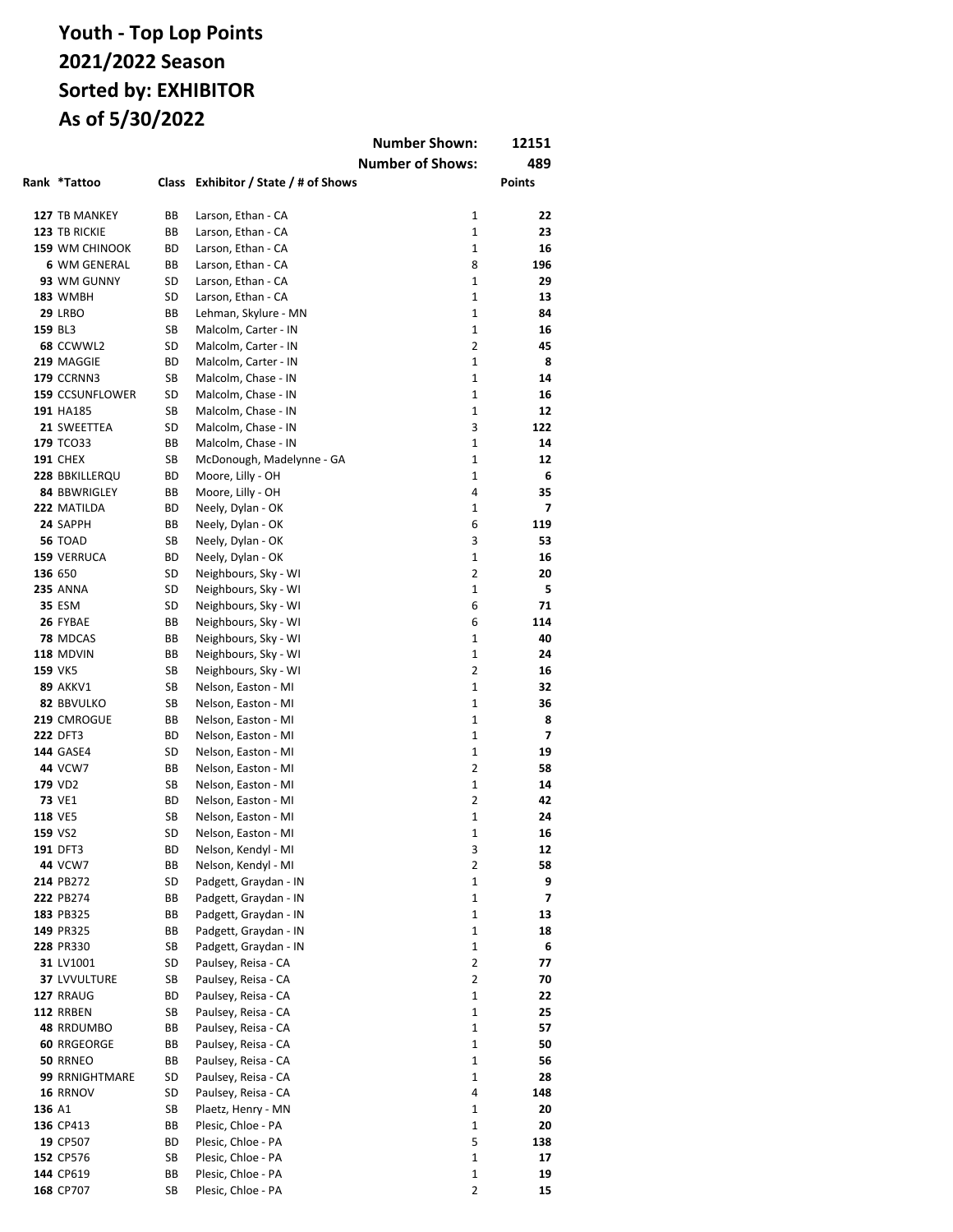|                     |                             |          |                                                  | <b>Number Shown:</b>    | 12151        |
|---------------------|-----------------------------|----------|--------------------------------------------------|-------------------------|--------------|
|                     |                             |          |                                                  | <b>Number of Shows:</b> | 489          |
|                     | Rank *Tattoo                | Class    | Exhibitor / State / # of Shows                   |                         | Points       |
|                     |                             |          |                                                  |                         |              |
|                     | 136 BBZIRA                  | SD       | Rioux, Makayla - PA                              | 1                       | 20           |
|                     | 159 LH21                    | SB       | Rivers, Katie - NY                               | 1                       | 16           |
| 245 LL1             |                             | ВD       | Servin, Layla - MD                               | 1                       | $\mathbf{2}$ |
|                     | <b>54 BREE</b>              | SD       | Shrader, Leana - IN                              | $\overline{2}$          | 54           |
|                     | 205 BROWNIE                 | ВB       | Shrader, Leana - IN                              | $\mathbf{1}$            | 10           |
| 191 A1              |                             | ВB       | Siktberg, Nathaniel - IN                         | 1                       | 12           |
|                     | 205 JS2568                  | ВB       | Slattery, Colton - OH                            | $\mathbf{1}$            | 10           |
|                     | 238 AG3                     | SB       | Stefanic, Adalynn - KY                           | $\mathbf{1}$            | 4            |
|                     | 183 HL3                     | SD       | Stefanic, Adalynn - KY                           | $\mathbf{1}$            | 13           |
|                     | <b>78 COL3</b>              | ВD       | Stefanic, Brookelynn - KY                        | 3                       | 40           |
|                     | 228 COLFAR                  | ВD       | Stefanic, Brookelynn - KY                        | $\mathbf{1}$            | 6            |
|                     | 168 HL1                     | SB       | Stefanic, Brookelynn - KY                        | $\overline{4}$          | 15           |
| 222 HL <sub>2</sub> |                             | SD       | Stefanic, Brookelynn - KY                        | $\mathbf{1}$            | 7            |
|                     | 136 2475JS                  | SD       | Swartz, Chayleigh - IN                           | 1                       | 20           |
|                     | 112 2552JS                  | SD       | Swartz, Chayleigh - IN                           | $\mathbf{1}$            | 25           |
|                     | <b>200 JACKJS</b>           | SD       | Swartz, Chayleigh - IN                           | 1                       | 11           |
|                     | 8 JS2530                    | ВB       | Swartz, Chayleigh - IN                           | 14                      | 192          |
|                     | 32 JSMACHO                  | SB       | Swartz, Chayleigh - IN                           | 4                       | 75           |
|                     | <b>50 TC033</b>             | ВB       | Swartz, Chayleigh - IN                           | 2                       | 56           |
|                     | 82 TC035                    | SB       | Swartz, Chayleigh - IN                           | 1                       | 36           |
|                     | <b>20 TC039</b>             | SB       | Swartz, Chayleigh - IN                           | 4                       | 126          |
|                     | 2 TC130                     | SD       | Swartz, Chayleigh - IN                           | 14                      | 245          |
|                     | 12 TC140                    | ВD       | Swartz, Chayleigh - IN                           | 8                       | 163          |
|                     | 40 TC141                    | BВ       | Swartz, Chayleigh - IN                           | 3                       | 66           |
|                     | 112 TC148                   | SD       | Swartz, Chayleigh - IN                           | 1<br>2                  | 25<br>41     |
|                     | <b>75 TC162</b><br>99 TC164 | ВD       | Swartz, Chayleigh - IN                           | $\mathbf{1}$            | 28           |
|                     | 93 TC172                    | BD<br>SD | Swartz, Chayleigh - IN<br>Swartz, Chayleigh - IN | $\mathbf{1}$            | 29           |
|                     | 168 TC173                   | SB       | Swartz, Chayleigh - IN                           | 1                       | 15           |
|                     | 183 TC177                   | SB       | Swartz, Chayleigh - IN                           | 1                       | 13           |
|                     | 112 1503                    | BВ       | Tate, Lily - GA                                  | $\mathbf{1}$            | 25           |
|                     | 75 1602                     | SD       | Tate, Lily - GA                                  | 4                       | 41           |
| 112 30              |                             | ВD       | Tate, Lily - GA                                  | 1                       | 25           |
| 136 GT              |                             | SD       | Tate, Lily - GA                                  | 2                       | 20           |
|                     | 241 SB06                    | ВB       | Tate, Lily - GA                                  | 1                       | 3            |
|                     | 35 TF06                     | ВB       | Tate, Lily - GA                                  | 5                       | 71           |
|                     | 105 L3LR1                   | BВ       | Terrones, Carmella - WA                          | 2                       | 26           |
|                     | 191 L3BSHS1                 | ВD       | Terrones, Francesca - WA                         | 1                       | 12           |
|                     | 105 L3DHS1                  | SD       | Terrones, Francesca - WA                         | 2                       | 26           |
|                     | 183 L3DS2                   | bd       | Terrones, Francesca - WA                         | 1                       | 13           |
|                     | 127 L3MT1                   | SB       | Terrones, Francesca - WA                         | 1                       | 22           |
|                     | 24 LEFOU                    | SB       | Valentine, Isabelle - MI                         | 3                       | 119          |
|                     | 81 BEN                      | BВ       | Veach, Hailey - IA                               | $\overline{2}$          | 39           |
|                     | 144 BOA                     | ВD       | Veach, Hailey - IA                               | 2                       | 19           |
|                     | 219 HV102                   | SD       | Veach, Hailey - IA                               | 1                       | 8            |
|                     | 73 HV77                     | SB       | Veach, Hailey - IA                               | 3                       | 42           |
|                     | 105 KWGALACTIC              | SD       | Walls, Katja - IL                                | 1                       | 26           |
|                     | 205 PR353                   | SB       | Walls, Katja - IL                                | 1                       | 10           |
| 245 TC              |                             | SD       | Walls, Katja - IL                                | 1                       | 2            |
|                     | <b>214 TV2KY</b>            | ВD       | Walls, Katja - IL                                | 1                       | 9            |
|                     | 54 MILLY                    | SD       | Whitney, Shelby - TX                             | 3                       | 54           |
|                     | 88 SAMSON                   | BВ       | Whitney, Shelby - TX                             | 1                       | 33           |
|                     | 1 SRW07                     | BВ       | Whitney, Shelby - TX                             | 6                       | 302          |
|                     | 105 SRW32                   | ВD       | Whitney, Shelby - TX                             | 1                       | 26           |
|                     | 30 SRW33                    | ВD       | Whitney, Shelby - TX                             | $\overline{2}$          | 81           |
|                     | <b>15 SRW34</b>             | ВD       | Whitney, Shelby - TX                             | 3                       | 150          |
|                     | 133 SRW38                   | SD       | Whitney, Shelby - TX                             | 1                       | 21           |
|                     | 59 SRWSW1                   | BВ       | Whitney, Shelby - TX                             | 1                       | 51           |
|                     | <b>214 SRWSW1</b>           | BВ       | Whitney, Shelby - TX                             | $\mathbf 1$             | 9            |
|                     | <b>56 SRWSW3</b>            | SB       | Whitney, Shelby - TX                             | 2                       | 53           |
|                     | 93 SRWSW6                   | ВD       | Whitney, Shelby - TX                             | 1                       | 29           |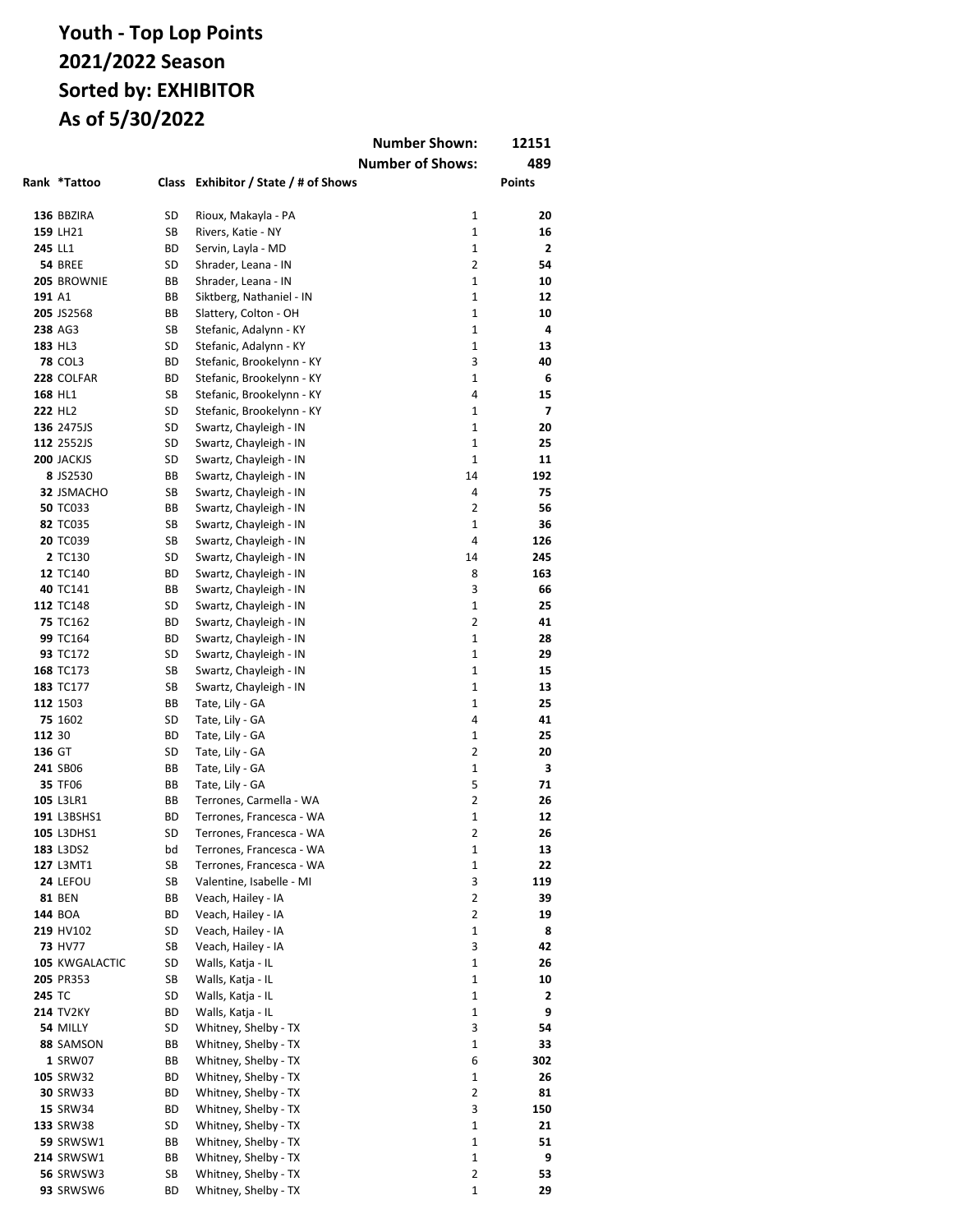| Rank *Tattoo     |    | Class Exhibitor / State / # of Shows | <b>Number Shown:</b><br><b>Number of Shows:</b> | 12151<br>489<br><b>Points</b> |
|------------------|----|--------------------------------------|-------------------------------------------------|-------------------------------|
|                  |    |                                      |                                                 |                               |
| <b>200 TRICK</b> | SВ | Whitney, Shelby - TX                 | 1                                               | 11                            |
| 238 FEPMADOG     | SВ | Zanger, Will - NE                    | 2                                               | 4                             |
| 168 WEASLEY      | SВ | Zanger, Will - NE                    | 1                                               | 15                            |
| 85 Z03           | SD | Zanger, Will - NE                    | 3                                               | 34                            |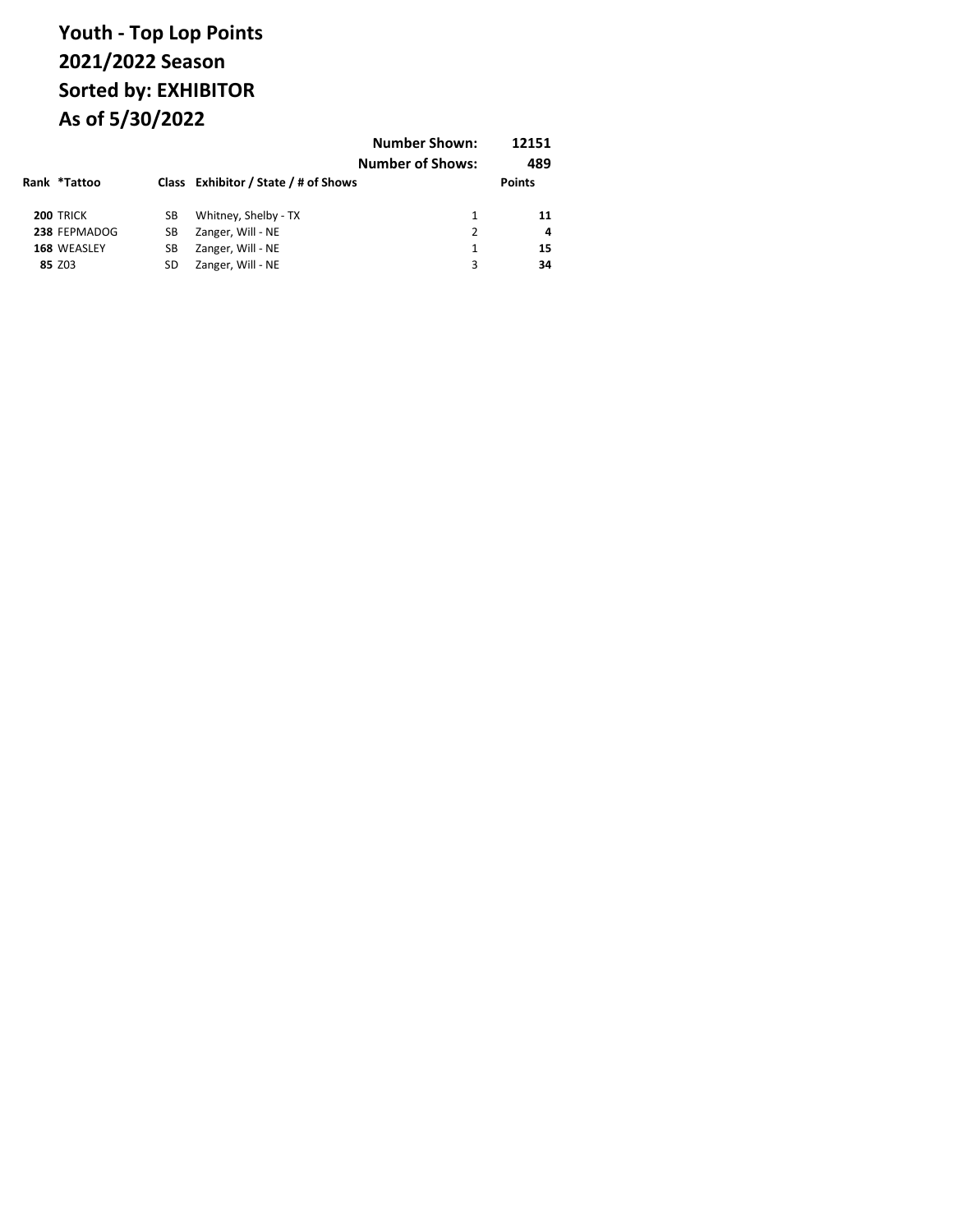# **Youth - Quality Points 2021/2022 Season Sorted by: EXHIBITOR As of 5/30/2022**

| <b>Number Shown:</b><br>12151                 |                         |               |
|-----------------------------------------------|-------------------------|---------------|
|                                               | <b>Number of Shows:</b> | 489           |
| Rank Exhibitor / State / # of Shows           |                         | <b>Points</b> |
|                                               |                         |               |
| 54 Aton, Patrick - LA                         | 1                       | 1             |
| 43 Bozeman, Hanna - TX                        | 4                       | 5             |
| 19 Brattlie, Hanna - WI                       | 9                       | 17            |
| 10 Brattlie, Rylee - WI                       | 8                       | 23            |
| 21 Brown, Jacob - GA                          | 5                       | 14            |
| 23 Brown, Shaylee - WY                        | 2                       | 13            |
| 48 Brown, Weston - WY                         | 2                       | З             |
| 17 Buatte, Morgan - IL                        | 9                       | 18            |
| 24 Campbell, Evangeline - OK                  | 9                       | 12            |
| 15 Cecchetti, Harrison - PA                   | 4                       | 19            |
| 32 Cosenza, Savannah - NJ                     | 4                       | 7             |
| 38 Curley, Eva - NY                           | 2                       | 6             |
| 12 Curley, Eva & Gabriella - NY               | 6                       | 21            |
| 54 Curley, Gabriella - NY                     | 1                       | 1             |
| 24 Feia, Morgan / Trinity & Douglas - MN      | 7                       | 12            |
| 43 Finch, Abigail - TX                        | 4                       | 5             |
| 54 Floyd, Kali - TX                           | 1                       | 1             |
|                                               | 2                       | 3             |
| 48 Floyd, Keely - TX<br>54 Frain, Andrew - NE | 1                       | 1             |
| 4 Frost, Parker - CO                          | 10                      | 32            |
| 32 Gravdahl, Nolan & Landon - MN              | 1                       | 7             |
|                                               | $\mathbf{1}$            | 1             |
| 54 Henderson, Katy - IN                       |                         |               |
| 2 Herring, Lacey - IA                         | 13                      | 39            |
| 27 Hessou, Marissa - MI                       | 6                       | 10            |
| 38 Hooper, Sydney - OH                        | 3                       | 6             |
| 38 Howard, Neva - OK                          | 3                       | 6             |
| 19 Hubbard, Claire - TX                       | 7                       | 17            |
| 10 Hunter, Abby - MN                          | 12                      | 23            |
| 54 James, Gibson - MI                         | 1                       | 1             |
| 13 Jones, Russell - TX                        | 12                      | 20            |
| 8 King, Lauren - TX                           | 10                      | 26            |
| 43 Kline, Abigail - IN                        | 3                       | 5             |
| 52 Kline, Brianna - IN                        | 1                       | 2             |
| 29 Knutsen, Cooper - CA                       | 4                       | 8             |
| 17 Larson, Ethan - CA                         | 13                      | 18            |
| 32 Lehman, Skylure - MN                       | 1                       | 7             |
| 38 Malcolm, Carter - IN                       | 4                       | 6             |
| 27 Malcolm, Chase - IN                        | 7                       | 10            |
| 52 McDounough, Madelynne - GA                 | 1                       | 2             |
| 29 Moore, Lilly - OH                          | 4                       | 8             |
| 9 Neely, Dylan - OK                           | 9                       | 24            |
| 7 Neighbours, Sky - WI                        | 14                      | 29            |
| 13 Nelson, Easton - MI                        | 11                      | 20            |
| 47 Nelson, Kendyl - MI                        | 3                       | 4             |
| 32 Padgett, Graydan - IN                      | 5                       | 7             |
| 6 Paulsey, Reisa - CA                         | 11                      | 30            |
| 54 Plaetz, Henry - MN                         | 1                       | 1             |
| 15 Plesic, Chloe - PA                         | 6                       | 19            |
| 54 Rioux, Makayla - PA                        | $\mathbf{1}$            | 1             |
| 54 Rivers, Katie - NY                         | 1                       | 1             |
| 54 Servin, Layla - MD                         | 1                       | 1             |
| 43 Shrader, Leana - IN                        | 2                       | 5             |
| 54 Siktberg, Nathaniel - IN                   | 1                       | 1             |
| 54 Slattery, Colton - OH                      | 1                       | 1             |
| 48 Stefanic, Adalynn - KY                     | 1                       | 3             |
| 21 Stefanic, Brookelynn - KY                  | 6                       | 14            |
| 1 Swartz, Chayleigh - IN                      | 34                      | 102           |
| 4 Tate, Lily - GA                             | 10                      | 32            |
| 48 Terrones, Carmella - WA                    | 2                       | з             |
| 32 Terrones, Francesca - WA                   | 4                       | 7             |
| 38 Valentine, Isabelle - MI                   | 3                       | 6             |